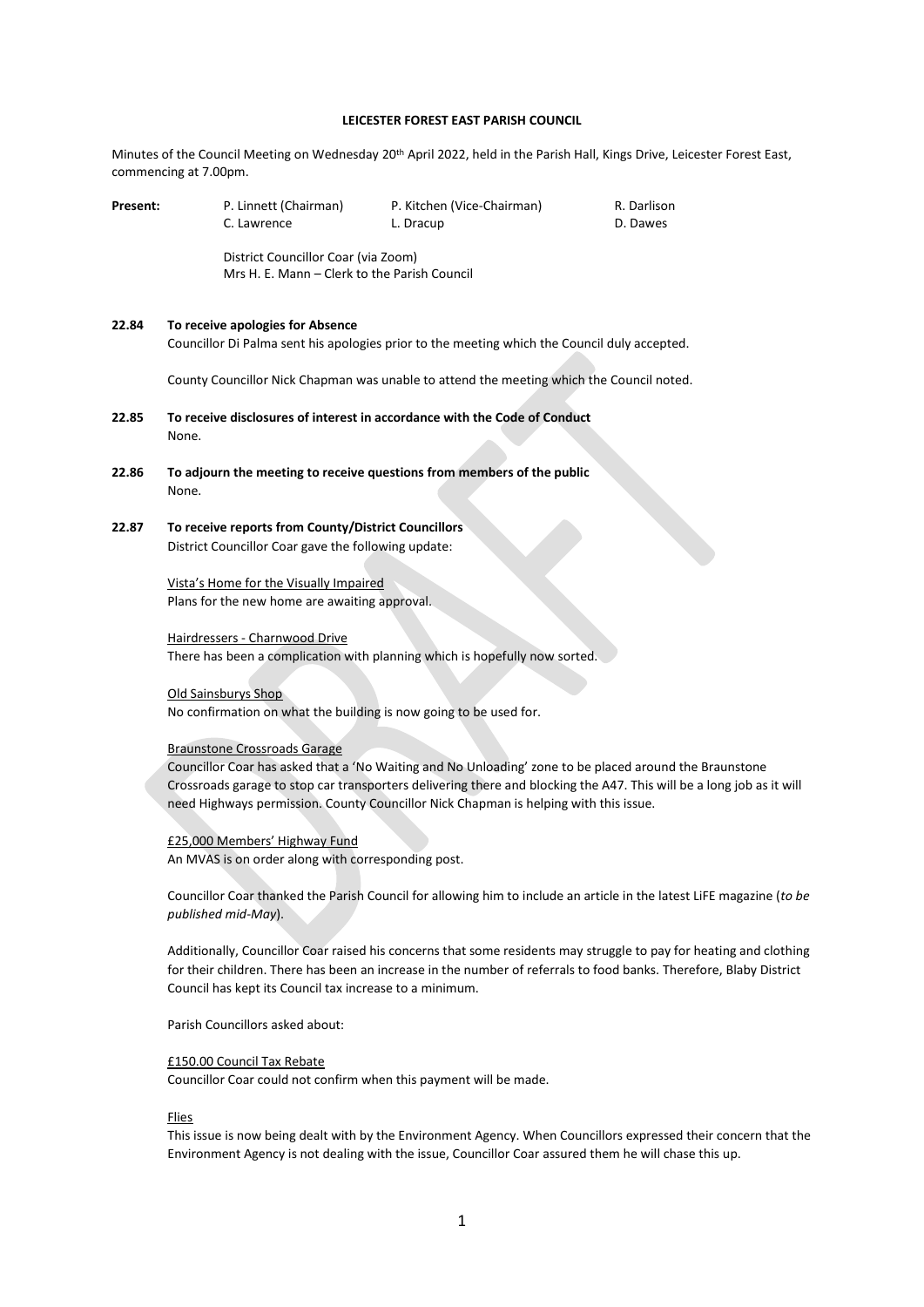#### *District Councillor Coar left the meeting at 7.10pm.*

# **22.88 To approve the order paper for April 2022 note bank reconciliation for March 2022** Order Paper

**Resolved:** The Council unanimously resolved to approve the April 2022 order paper.

Bank Reconciliation Noted.

## **22.89 To confirm the minutes from council meeting held on 16th March are a true record**

**Resolved**: Subject to two minor amendments, the Council resolved, in a majority decision, to accept the March 2022 Council minutes as a true and accurate record.

*Clerk to make amendments (22.79 extra '£' to be deleted, 22.77 missed out 'what' on what clerk should be doing) to the March Council minutes and print to be signed at May Council meeting.*

# **22.90 To discuss matters arising from those minutes:**

**(a) To discuss recruitment of Parish Councillors**

The Clerk has added an article to LiFE magazine to encourage the recruitment of Parish Councillors. Additionally, LRALC will be running some sessions specifically on Parish Councillor recruitment with Breakthrough Communications, the Clerk will book herself onto that training course when dates are available.

*Clerk to look to:*

- *Book Breakthrough Communications and LRALC Councillor recruitment training when dates become available.*
- *Add to training spreadsheet Breakthrough Communications and LRALC Councillor recruitment training.*
- *Add Parish Councillor recruitment poster to website, Parish Council Facebook, LFE Noticeboard on Facebook, Leicester Forest East Noticeboards on Facebook and Spotted LFE on Facebook, every month.*
- *Add the Parish Councillor recruitment poster to the noticeboards and leave up.*

*The Parish Council has the power to spend money on training its staff under the Local Government Act 1972, s. 111.*

#### **(b) To discuss motorbikes using the path on Shanklin Gardens as a cut through**

A local PCSO has expressed that it would be beneficial for LFEPC to put up signs to deter people from using motorbikes on Shanklin Gardens. The Police are aware of anti-social behaviour there. Therefore, the Clerk has contacted BDC and Highways for permission.

**Resolved**: The Council unanimously resolved to purchase two signs to deter people from using Shanklin Gardens as a cut through for motorbikes, subject to permission from the relevant authorities.

*Clerk to:*

- *Remove 'discuss motorbikes using the path on Shanklin Gardens as a cut through' from agenda.*
- *Purchase two signs for Shanklin gardens to deter motorbike users to use it as a cut through and gain approval to erect the signs from the relevant authorities.*

*The Parish Council has the power to spend money on installing signs to prevent crime under the Local Government Ratings Act 1997.*

**(c) To consider the Electoral Review of Blaby District Council – Draft Recommendations** Objections sent.

#### **(d) To discuss LCC free biodiversity training for Parish Councillors**

Courses were only run in March; the Clerk has asked if they will be repeated later in the year.

#### **22.91 To discuss monthly accounts**

To be discussed at May Council meeting.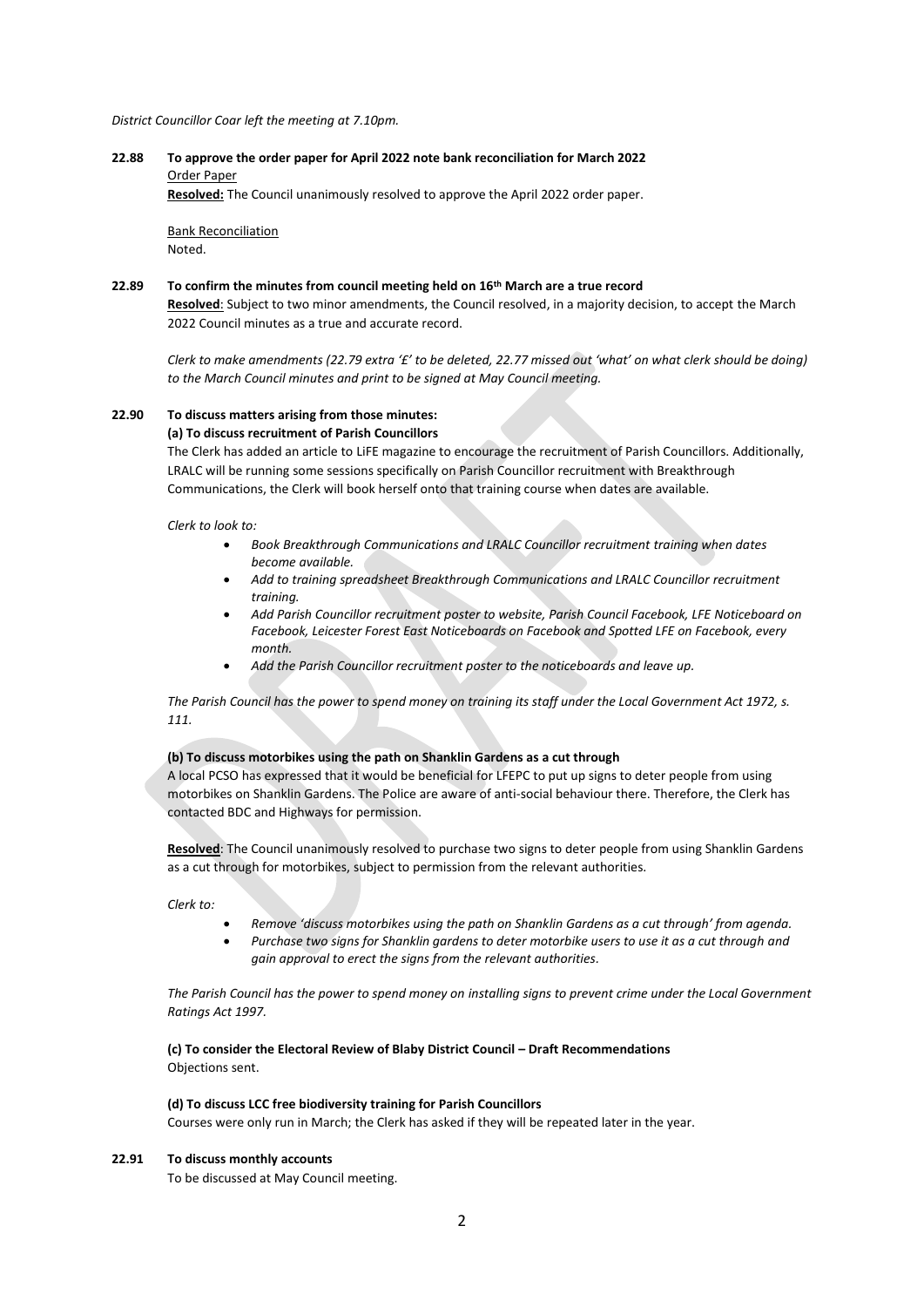**22.92 To discuss the closure of one of the two HSBC accounts and associated paperwork plus Mandate Update** One Councillor took the mandate into HSBC.

*Clerk to ask contact at HSBC if mandate has been updated and prepare account closure paperwork when it has been.*

**22.93 To discuss any matters arising from the Planning and Parks Committee meetings held 01.03.2022 (a) To discuss purchase of Tommy planters, 1 plain bench and 2 decorative benches plus Tommy silhouette Resolution** – The Council unanimously resolved to purchase, and have installed on the new Wildflower Garden, two Tommy Planters at £149.99 each, one plain bench at £662 plus VAT, two decorative benches from David Ogilvie at approximately £1,076 plus VAT each and a decorative Tommy silhouette at £66.99 for the Wildflower Garden. The Tommy silhouette will go on the side of the Parish Hall facing the playing fields, near to bowls club bench.

*Clerk to:*

- *Purchase two Tommy Planters at £149.99 each, one plain bench at £662 plus VAT, two decorative benches from David Ogilvie at approximately £1,076 plus VAT each (specific designs TBC) and a decorative Tommy silhouette at £66.99.*
- *Ask handyman to install all items for the Wildflower Garden when they are delivered.*

*The Parish Council has the power to spend money maintaining its Parks under the Open Spaces Act 1906, s. 10.*

**22.94 To receive Planning Applications/Decisions/Enforcement cases received after Planning meeting was held (a) 22/0290/HH - 29 Hinckley Road – detached outbuilding in rear garden**

After reviewing this planning application, the Clerk was asked to send the following objections to Blaby District Council regarding 22/0290/HH – 29 Hinckley Road -: 1. The submitted plans do not show the two houses built at the back of the property over 17 years ago. 2. Garden Rooms must be single storey with a maximum eaves' height of 2.5 metres and maximum overall height of 4 metres with a dual pitched roof, or 3 metres in any other case. If the Garden Room is within 2 metres of the property boundary the whole building needs to be less than 2.5 metres high. On the plans the proposed building is at the maximum 1.1metres from the boundary (and otherwise around 500mm) and at a height well over 2.5m – nearly 4m. 3. There are many trees in the vicinity which the plans do not show. 4. The Parish Council would question why the plans include a toilet/shower area; will the building later be used as a residence in future? 5. There has previously been an enforcement case against the property.

# **22.95 To review the Social Media Policy**

**Resolved:** The Council unanimously resolved to make no amendments to the Social Media Policy.

*Clerk to update review date on Social Media Policy on the website.*

# **22.96 To review the Training Policy**

**Resolved**: The Council unanimously resolved to amend the Training Policy to state that it is the Council, not the Chair, who makes relevant approvals for this policy.

*Clerk to:*

- *Amend Training Policy so it reads that it is the Council, not the Chair, who makes relevant approvals, update review date and re-add to the website.*
- *Clerk to complete a DSE risk assessment and add to a Council agenda for approval.*

## **22.97 To review fortnightly play inspection contract and quotations**

LFEPC's Insurance Policy requires weekly inspections so, currently, M&BG inspect fortnightly, the Premises Officer inspects in the intervening fortnight. The Clerk has confirmed with the insurance company that the Premises Officer, despite not being trained, can inspect fortnightly.

M&BG – (Current Provider) - £50 per fortnight plus VAT. The quoted price is the same as the current price.

Independent Playground Inspections - emailed 12.04.2022 to say they cannot do the inspections.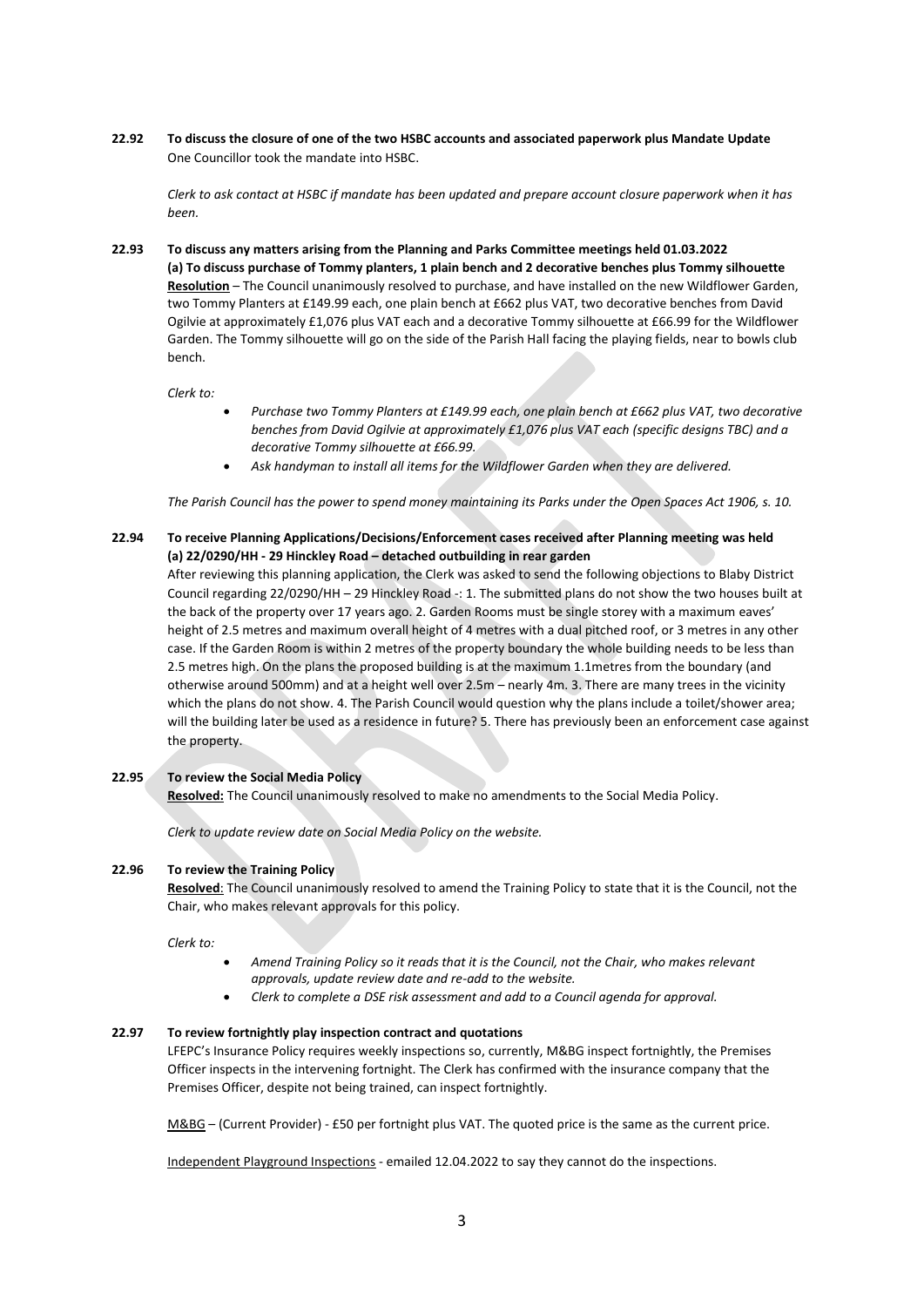Wicksteed - only do quarterly inspections.

Play Force (part of Id Verde Group) - only do monthly inspections.

The Play Inspection Company - only do monthly inspections.

*Clerk to:*

- *Ask for prices from those companies who carry out monthly inspections and see if two monthly companies could inspect at different times during the month so that there are inspections every fortnight by a qualified inspector.*
- *Keep 'To review fortnightly play inspection contract and quotations' on agenda.*
- *Ask in the LRALC Round Robin how often other Parish Councils insurance compnaies require them to carry out playground inspections by a qualified inspector.*
- *Ask the insurance company how often the play inspections need to be carried out by someone qualified – could it just be once a month with the Premises Officer carrying out the checks in the intervening three weeks?*

*The Parish Council has the power to spend money maintaining its Parks under the Open Spaces Act 1906, s. 10.*

## **22.98 To discuss quote for Rialtas Cloud**

No issue.

**22.99 To discuss Braunstone Town Council's response to the Boundary Commission's Proposals for Blaby District**  Noted.

*Clerk to:*

• *Add Electoral Boundary Review to the parish Council's website and Facebook page. (N.B. The deadline for comments was 11.04.2022).*

# **22.100 To discuss the Parish Council taking over the Finances of the Film Evening**

**Resolved**: The Council unanimously resolved to take over all aspects of the finances of the Film Evening from September 2022.

*Clerk to:*

- *Inform the Film Evening of the Council's decision to take over their finances from September 2022.*
- *Inform the Film Evening they must close their bank account by September 2022, any remaining funds at that time will then belong to the Parish Council.*
- *Inform the Film Evening that the Parish Council will provide a float for them.*
- *Inform the Film Evening that they will be reimbursed for purchases of sundries such as tea, coffee, milk, biscuits etc.*
- *Get Film Evening set up as a separate cost centre in the accounts package.*

Quote for Cleaning Upholstered Chairs:

**Resolved**: The Council unanimously resolved to accept ServiceMaster's quote of £500.00 to clean the upholstered chairs in the Parish Hall.

*Clerk to check number of upholstered chairs with Premises Officer and accept ServiceMaster's quote to clean them.*

New Blinds for Parish Hall (x 2)

One quotation has been received for commercial blackout blinds.

*Clerk to get two more quotes for blinds and bring all three quotes to next Parks Committee meeting.*

## Film Evening Licences

The Council agreed to see how the new Film Evening licence works and review in future if necessary.

Premises Licence